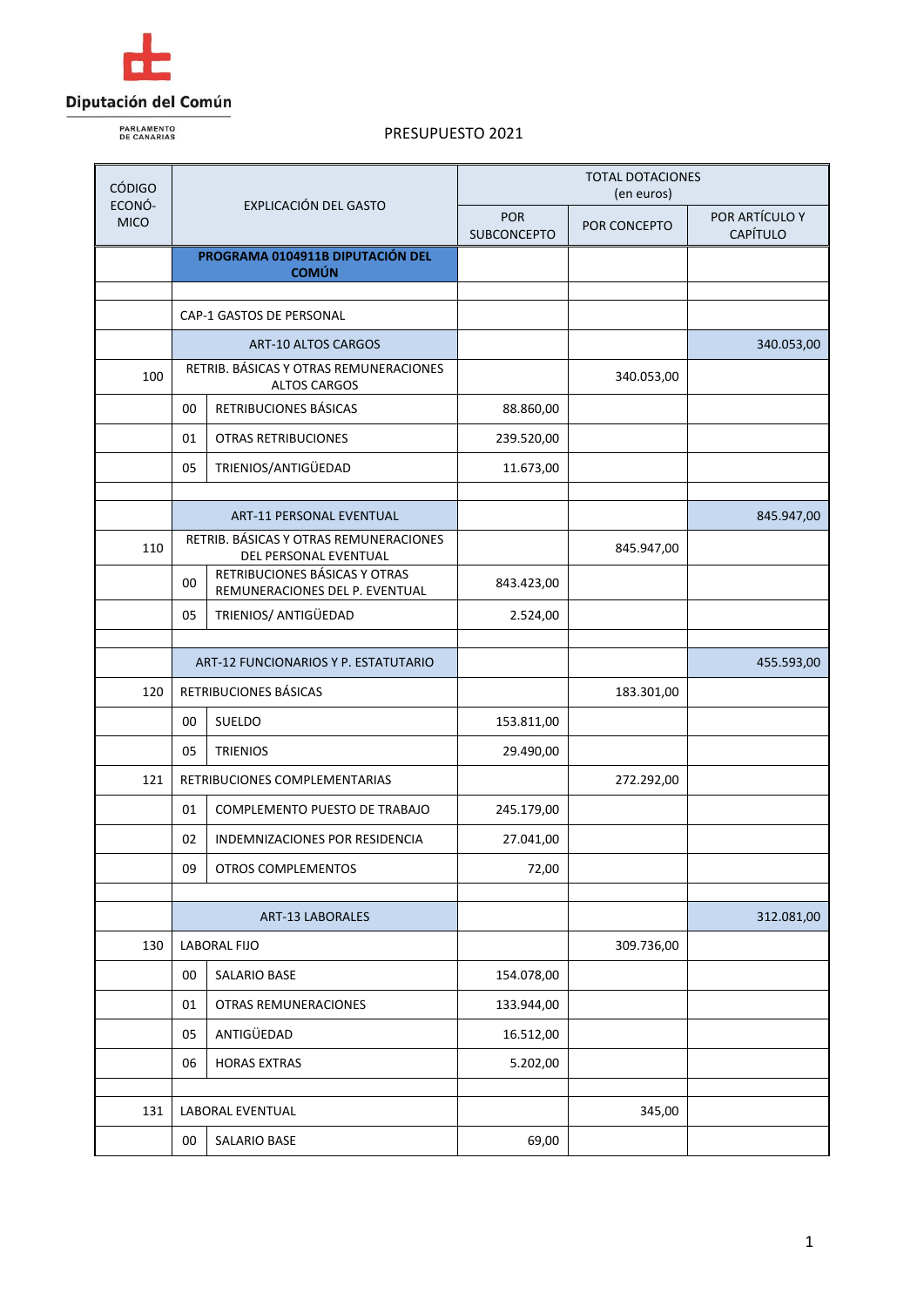

**PARLAMENTO**<br>DE CANARIAS

| <b>CÓDIGO</b><br>ECONÓ- | EXPLICACIÓN DEL GASTO                                                  |                                                               | <b>TOTAL DOTACIONES</b><br>(en euros) |              |                            |
|-------------------------|------------------------------------------------------------------------|---------------------------------------------------------------|---------------------------------------|--------------|----------------------------|
| <b>MICO</b>             |                                                                        |                                                               | <b>POR</b><br><b>SUBCONCEPTO</b>      | POR CONCEPTO | POR ARTÍCULO Y<br>CAPÍTULO |
|                         | 01                                                                     | OTRAS REMUNERACIONES                                          | 69,00                                 |              |                            |
|                         | 02                                                                     | SUSTITUCIONES P. LABORAL                                      | 69,00                                 |              |                            |
|                         | 05                                                                     | ANTIGÜEDAD                                                    | 69,00                                 |              |                            |
|                         | 06                                                                     | <b>HORAS EXTRAS</b>                                           | 69,00                                 |              |                            |
| 132                     |                                                                        | RESOLUCIÓN JUDICIAL FIRME                                     |                                       | 2.000,00     |                            |
|                         | 00                                                                     | RESOLUCIÓN JUDICIAL FIRME                                     | 2.000,00                              |              |                            |
|                         |                                                                        | ART-15 INCENTIVO AL RENDIMIENTO                               |                                       |              | 30.757,00                  |
| 150                     |                                                                        | PRODUCTIVIDAD                                                 |                                       |              |                            |
|                         | 00                                                                     | PRODUCTIVIDAD P. FUNCION. Y ESTAT.                            | 22.249,00                             | 22.249,00    |                            |
|                         |                                                                        |                                                               |                                       |              |                            |
| 151                     |                                                                        | <b>GRATIFICACIONES</b>                                        |                                       |              |                            |
|                         | 00                                                                     | <b>GRATIFICACIONES</b>                                        | 8.508,00                              | 8.508,00     |                            |
|                         | ART-16 CUOTAS, PRESTACIONES Y GASTOS<br>SOCIALES A CARGO DEL EMPLEADOR |                                                               |                                       |              | 523.748,00                 |
| 160                     |                                                                        | <b>CUOTAS SOCIALES</b>                                        |                                       | 473.942,00   |                            |
|                         | 10                                                                     | <b>CUOTAS SOCIALES ALTOS CARGOS</b>                           | 49.176,00                             |              |                            |
|                         | 11                                                                     | CUOTAS SOCIALES P. EVENTUAL                                   | 236.950,00                            |              |                            |
|                         | 12                                                                     | <b>CUOTAS SOCIALES FUNCIONARIOS Y</b><br>PERSONAL ESTATUTARIO | 97.011,00                             |              |                            |
|                         | 13                                                                     | <b>CUOTAS SOCIALES LABORALES</b>                              | 90.805,00                             |              |                            |
| 162                     | GASTOS ACCIÓN SOCIAL DE FUNCIONARIOS Y<br>P. ESTATUTARIO               |                                                               |                                       | 19.411,00    |                            |
|                         | 12                                                                     | FORMACIÓN Y PERFECCIONAMIENTO                                 | 2.000,00                              |              |                            |
|                         | 13                                                                     | ASISTENCIA MÉDICO-FARMACÉUTICA                                | 5.000,00                              |              |                            |
|                         | 14                                                                     | SUBSIDIO DE ESTUDIOS                                          | 4.500,00                              |              |                            |
|                         | 17                                                                     | <b>SEGUROS</b>                                                | 6.784,00                              |              |                            |
|                         | 18                                                                     | OTROS GASTOS DE ACCIÓN SOCIAL                                 | 1.127,00                              |              |                            |
| 163                     | GASTOS ACCIÓN SOCIAL DEL P. LABORAL                                    |                                                               |                                       | 12.212,00    |                            |
|                         | 12                                                                     | FORMACIÓN Y PERFECCIONAMIENTO                                 | 355,00                                |              |                            |
|                         | 13                                                                     | ASISTENCIA MÉDICO-FARMACÉUTICA                                | 5.000,00                              |              |                            |
|                         | 14                                                                     | SUBSIDIO DE ESTUDIOS                                          | 4.000,00                              |              |                            |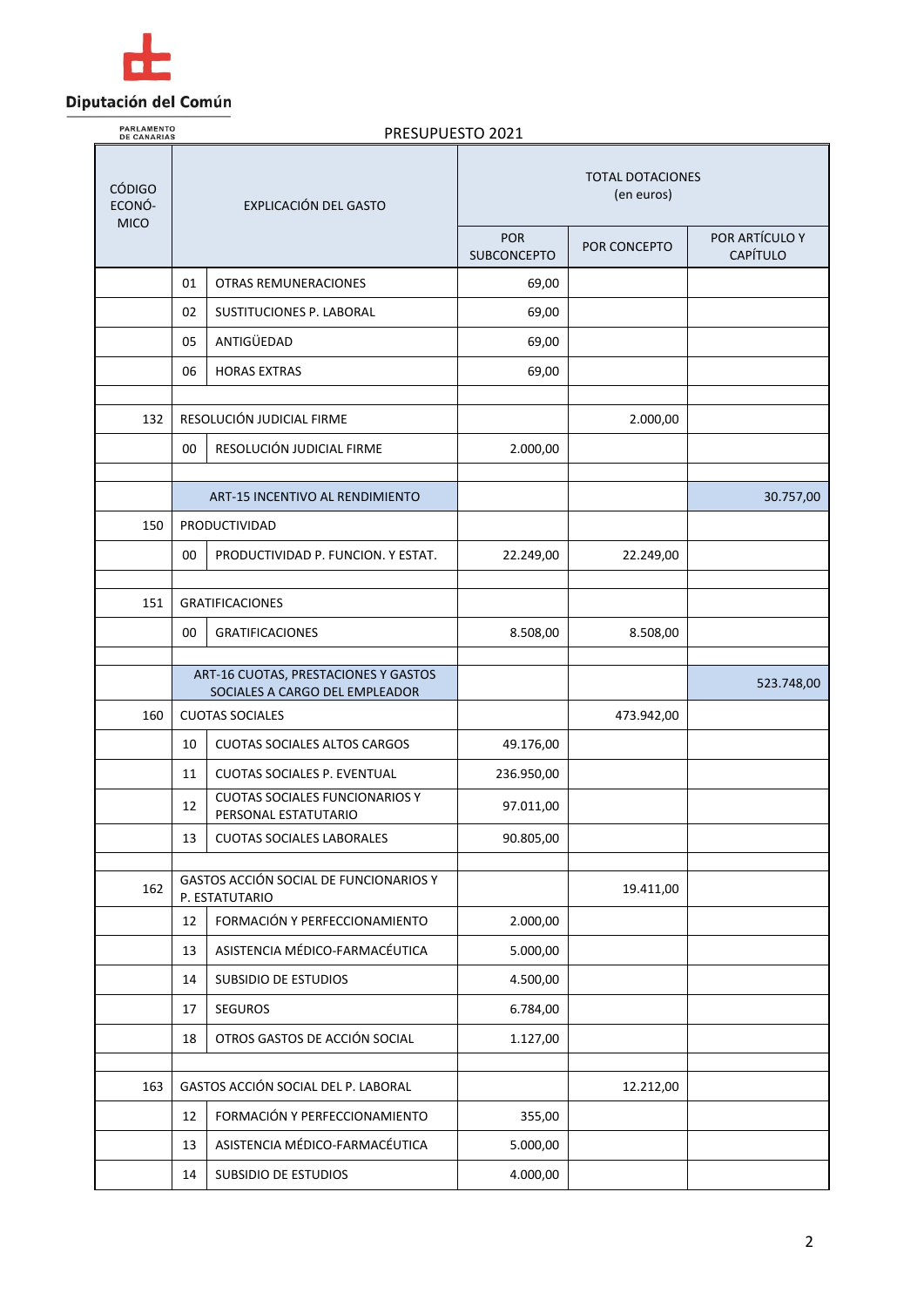

| <b>PARLAMENTO</b><br>DE CANARIAS |    | PRESUPUESTO 2021                                        |                                       |              |                            |  |
|----------------------------------|----|---------------------------------------------------------|---------------------------------------|--------------|----------------------------|--|
| <b>CÓDIGO</b><br>ECONÓ-          |    | EXPLICACIÓN DEL GASTO                                   | <b>TOTAL DOTACIONES</b><br>(en euros) |              |                            |  |
| <b>MICO</b>                      |    |                                                         | <b>POR</b><br><b>SUBCONCEPTO</b>      | POR CONCEPTO | POR ARTÍCULO Y<br>CAPÍTULO |  |
|                                  | 17 | <b>SEGUROS</b>                                          | 1.730,00                              |              |                            |  |
|                                  | 18 | OTROS GASTOS DE ACCIÓN SOCIAL                           | 1.127,00                              |              |                            |  |
| 166                              |    | PRESTAC. SOCIAL A. CARGOS Y P. EVENTUAL                 |                                       | 18.183,00    |                            |  |
|                                  | 12 | ASISTENCIA A CURSOS                                     | 69,00                                 |              |                            |  |
|                                  | 17 | <b>SEGUROS</b>                                          | 11.114,00                             |              |                            |  |
|                                  | 18 | <b>OTROS</b>                                            | 7.000,00                              |              |                            |  |
|                                  |    | ART-17 GASTOS DIVERSOS DE PERSONAL                      |                                       |              | 17.141,00                  |  |
| 170                              |    | <b>GASTOS DIVERSOS DE PERSONAL</b>                      |                                       | 17.141,00    |                            |  |
|                                  | 99 | OTROS GASTOS DIVERSOS DE PERSONAL                       | 17.141,00                             |              |                            |  |
|                                  |    | <b>TOTAL CAPÍTULO 1</b>                                 |                                       |              | 2.525.320,00               |  |
|                                  |    | CAP-2 GASTOS CORRIENTES EN BIENES Y<br><b>SERVICIOS</b> |                                       |              |                            |  |
|                                  |    | <b>ART-20 ARRENDAMIENTOS</b>                            |                                       |              | 79.069,00                  |  |
| 202                              |    | EDIFICIOS Y OTRAS CONSTRUCCIONES                        |                                       | 71.000,00    |                            |  |
|                                  | 00 | EDIFICIOS Y OTRAS CONSTRUCCIONES                        | 71.000,00                             |              |                            |  |
| 204                              |    | MATERIAL DE TRANSPORTES                                 |                                       | 69,00        |                            |  |
|                                  | 00 | <b>MATERIAL DE TRANSPORTES</b>                          | 69,00                                 |              |                            |  |
| 205                              |    | <b>MOBILIARIO Y ENSERES</b>                             |                                       | 8.000,00     |                            |  |
|                                  | 00 | <b>MOBILIARIO Y ENSERES</b>                             | 8.000,00                              |              |                            |  |
|                                  |    |                                                         |                                       |              |                            |  |
|                                  |    | ART-21 REPARACIÓN, MANTENIMIENTO Y<br>CONSERVACIÓN      |                                       |              | 61.834,00                  |  |
| 212                              |    | EDIFICIOS Y OTRAS CONSTRUCCIONES                        |                                       | 36.596,00    |                            |  |
|                                  | 00 | EDIFICIOS Y OTRAS CONSTRUCCIONES                        | 36.596,00                             |              |                            |  |
| 213                              |    | MAQUINARIA, INSTALACIONES Y UTILLAJE                    |                                       | 6.138,00     |                            |  |
|                                  | 01 | <b>INSTALACIONES TÉCNICAS</b>                           | 6.000,00                              |              |                            |  |
|                                  | 02 | MAQUINARIA                                              | 69,00                                 |              |                            |  |
|                                  | 03 | UTILLAJE                                                | 69,00                                 |              |                            |  |
| 214                              |    | ELEMENTOS DE TRANSPORTE                                 |                                       | 1.800,00     |                            |  |
|                                  | 00 | ELEMENTOS DE TRANSPORTE                                 | 1.800,00                              |              |                            |  |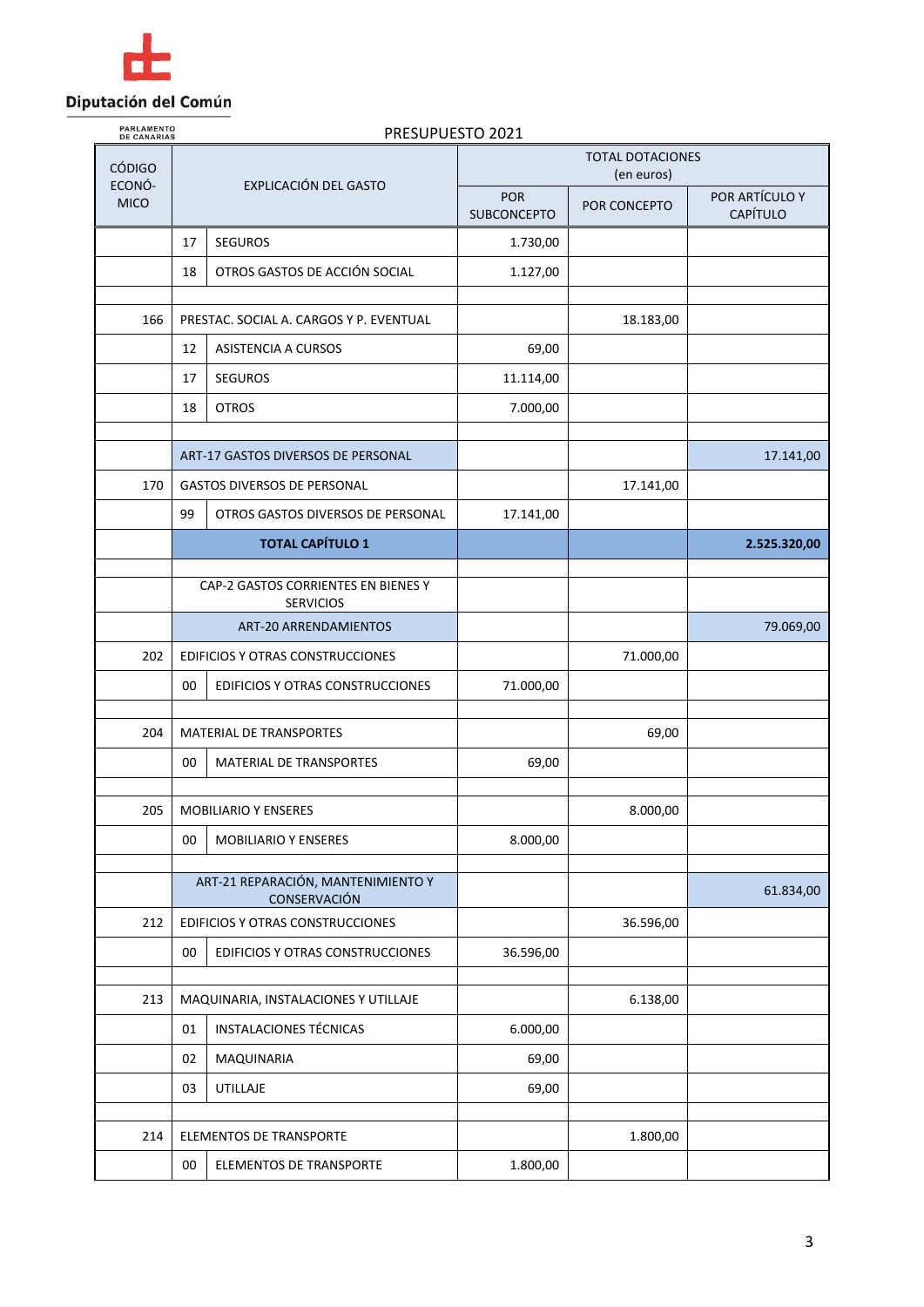

| <b>PARLAMENTO</b><br><b>DE CANARIAS</b> | PRESUPUESTO 2021 |                                                         |                                       |              |                                   |  |
|-----------------------------------------|------------------|---------------------------------------------------------|---------------------------------------|--------------|-----------------------------------|--|
| <b>CÓDIGO</b>                           |                  |                                                         | <b>TOTAL DOTACIONES</b><br>(en euros) |              |                                   |  |
| ECONÓ-<br><b>MICO</b>                   |                  | EXPLICACIÓN DEL GASTO                                   | POR<br><b>SUBCONCEPTO</b>             | POR CONCEPTO | POR ARTÍCULO Y<br><b>CAPÍTULO</b> |  |
| 215                                     |                  | <b>MOBILIARIO Y ENSERES</b>                             |                                       | 7.300,00     |                                   |  |
|                                         | 00               | <b>MOBILIARIO Y ENSERES</b>                             | 7.300,00                              |              |                                   |  |
| 216                                     |                  | EQUIPAMIENTOS PARA PROCESOS DE LA<br><b>INFORMACIÓN</b> |                                       | 10.000,00    |                                   |  |
|                                         | 00               | EQUIPAMIENTOS PARA PROCESOS DE LA<br><b>INFORMACIÓN</b> | 10.000,00                             |              |                                   |  |
|                                         |                  | <b>ART-22 SUMINISTROS Y OTROS</b>                       |                                       |              | 380.732,00                        |  |
| 220                                     |                  | <b>SUMINISTROS NO TARIFADOS</b>                         |                                       | 23.661,00    |                                   |  |
|                                         | 00               | MATERIAL OFICINA ORDIN. NO INVENT.                      | 10.000,00                             |              |                                   |  |
|                                         | 01               | PRENSA, REVISTAS, LIBROS Y OTRAS<br>PUBLICACIONES       | 5.500,00                              |              |                                   |  |
|                                         | 02               | MATERIAL INFORMÁTICO NO INVENT.                         | 4.143,00                              |              |                                   |  |
|                                         | 03               | VESTUARIO Y LENCERÍA                                    | 965,00                                |              |                                   |  |
|                                         | 05               | PRODUCTOS FARMACÉUTICOS                                 | 346,00                                |              |                                   |  |
|                                         | 09               | OTROS SUMINISTROS NO TARIFADOS                          | 2.707,00                              |              |                                   |  |
| 221                                     |                  | SUMINISTROS TARIFADOS                                   |                                       | 13.530,00    |                                   |  |
|                                         | 00               | ENERGÍA ELÉCTRICA                                       | 10.000,00                             |              |                                   |  |
|                                         | 01               | <b>AGUA</b>                                             | 2.761,00                              |              |                                   |  |
|                                         | 03               | <b>COMBUSTIBLE</b>                                      | 700,00                                |              |                                   |  |
|                                         | 09               | <b>OTROS SUMINISTROS</b>                                | 69,00                                 |              |                                   |  |
| 222                                     |                  | COMUNICACIONES                                          |                                       | 126.276,00   |                                   |  |
|                                         | 00               | <b>TELEFÓNICAS</b>                                      | 86.000,00                             |              |                                   |  |
|                                         | 01               | <b>POSTALES</b>                                         | 40.000,00                             |              |                                   |  |
|                                         | 02               | <b>TELEGRÁFICAS</b>                                     | 69,00                                 |              |                                   |  |
|                                         | 03               | <b>TELEX Y TELEFAX</b>                                  | 69,00                                 |              |                                   |  |
|                                         | 04               | <b>INFORMÁTICAS</b>                                     | 69,00                                 |              |                                   |  |
|                                         | 09               | <b>OTROS</b>                                            | 69,00                                 |              |                                   |  |
|                                         |                  |                                                         |                                       |              |                                   |  |
| 223                                     |                  | <b>TRANSPORTES</b>                                      |                                       | 138,00       |                                   |  |
|                                         | $00\,$           | PARQUE MÓVIL                                            | 69,00                                 |              |                                   |  |
|                                         | 01               | <b>OTROS TRANSPORTES</b>                                | 69,00                                 |              |                                   |  |
|                                         |                  |                                                         |                                       |              |                                   |  |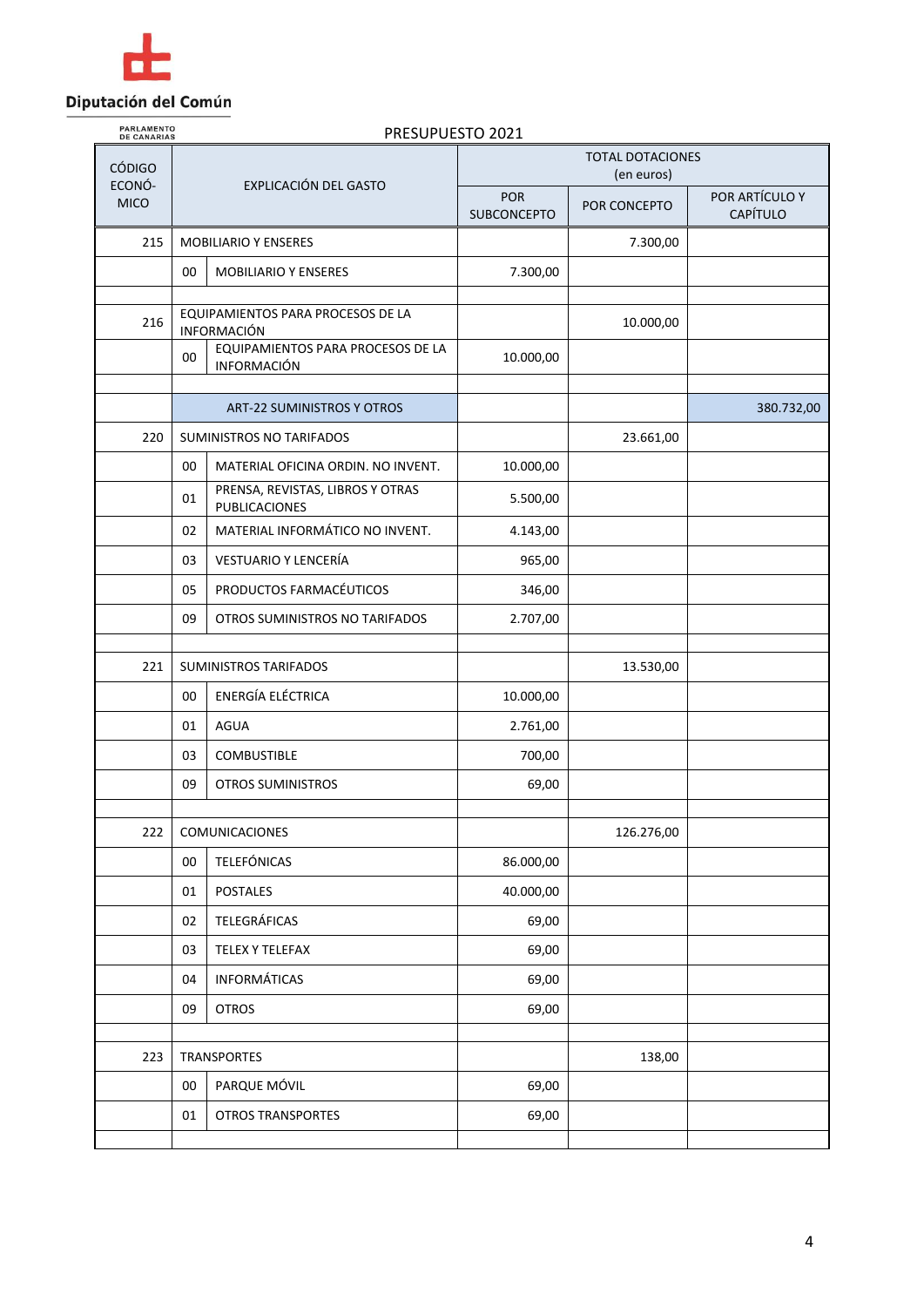

| <b>PARLAMENTO</b><br>PRESUPUESTO 2021<br><b>DE CANARIAS</b> |    |                                                                                                                                    |                                       |              |                                   |
|-------------------------------------------------------------|----|------------------------------------------------------------------------------------------------------------------------------------|---------------------------------------|--------------|-----------------------------------|
| <b>CÓDIGO</b><br>ECONÓ-                                     |    |                                                                                                                                    | <b>TOTAL DOTACIONES</b><br>(en euros) |              |                                   |
| <b>MICO</b>                                                 |    | EXPLICACIÓN DEL GASTO                                                                                                              | <b>POR</b><br><b>SUBCONCEPTO</b>      | POR CONCEPTO | POR ARTÍCULO Y<br><b>CAPÍTULO</b> |
| 224                                                         |    | PRIMAS DE SEGUROS                                                                                                                  |                                       | 5.000,00     |                                   |
|                                                             | 00 | <b>EDIFICIOS Y LOCALES</b>                                                                                                         | 4.000,00                              |              |                                   |
|                                                             | 01 | <b>VEHÍCULOS</b>                                                                                                                   | 1.000,00                              |              |                                   |
|                                                             |    |                                                                                                                                    |                                       |              |                                   |
| 225                                                         |    | <b>TRIBUTOS Y SANCIONES</b>                                                                                                        |                                       | 5.627,00     |                                   |
|                                                             | 00 | TRIBUTOS LOCALES                                                                                                                   | 4.591,00                              |              |                                   |
|                                                             | 03 | <b>MULTAS Y SANCIONES</b>                                                                                                          | 346,00                                |              |                                   |
|                                                             | 09 | OTROS TRIBUTOS Y SANCIONES                                                                                                         | 690,00                                |              |                                   |
| 226                                                         |    | <b>GASTOS DIVERSOS</b>                                                                                                             |                                       | 59.500,00    |                                   |
|                                                             | 01 | ATENCIONES PROTOCOLARIAS Y<br>REPRESENTATIVAS                                                                                      | 8.000,00                              |              |                                   |
|                                                             | 02 | PUBLICIDAD Y PROPAGANDA                                                                                                            | 10.000,00                             |              |                                   |
|                                                             | 03 | JURÍDICOS-CONTENCIOSOS                                                                                                             | 14.000,00                             |              |                                   |
|                                                             | 06 | REUNIONES, CURSOS Y CONFERENCIAS                                                                                                   | 10.500,00                             |              |                                   |
|                                                             | 09 | <b>OTROS GASTOS DIVERSOS</b>                                                                                                       | 2.000,00                              |              |                                   |
|                                                             | 13 | <b>GASTOS EDIC. DISTRIB. PUBLICACIONES</b>                                                                                         | 15.000,00                             |              |                                   |
| 227                                                         |    | TRABAJOS REALIZADOS POR OTRAS EMPRESAS,<br>PROFES. O INSTITUC. SIN FINES DE LUCRO                                                  |                                       | 147.000,00   |                                   |
|                                                             | 00 | <b>LIMPIEZA Y ASEO</b>                                                                                                             | 35.000,00                             |              |                                   |
|                                                             | 01 | SEGURIDAD                                                                                                                          | 72.000,00                             |              |                                   |
|                                                             | 03 | SERVICIOS POSTALES Y DE MENSAJERÍA                                                                                                 | 7.000,00                              |              |                                   |
|                                                             | 06 | ESTUDIOS, TRABAJOS TÉCNICOS Y                                                                                                      | 20.000,00                             |              |                                   |
|                                                             | 09 | HONORARIOS PROFESIONALES<br>OTROS TRABAJOS REALIZADOS POR<br><b>EMPRESAS Y PROFESIONALES O</b><br>INSTITUCIONES SIN FINES DE LUCRO | 13.000,00                             |              |                                   |
|                                                             |    | ART-23 INDEMNIZACIONES POR RAZÓN DEL                                                                                               |                                       |              |                                   |
|                                                             |    | <b>SERVICIO</b>                                                                                                                    |                                       |              | 98.250,00                         |
| 230                                                         |    | INDEMNIZACIONES POR RAZÓN DEL SERVICIO                                                                                             |                                       | 98.250,00    |                                   |
|                                                             | 00 | INDEMNIZACIONES POR RAZÓN DEL<br>SERVICIO                                                                                          | 98.250,00                             |              |                                   |
|                                                             |    | <b>TOTAL CAPÍTULO 2</b>                                                                                                            |                                       |              | 619.885,00                        |
|                                                             |    | CAP-6 INVERSIONES REALES                                                                                                           |                                       |              |                                   |
|                                                             |    | ART-62 INVERSIÓN NUEVA ASOCIADA AL<br>FUNCIONAMIENTO DE LOS SERVICIOS                                                              |                                       |              | 56.138,00                         |
| 622                                                         |    | INV. EN EDIFICIOS Y OTRAS CONSTRUCCIONES                                                                                           |                                       | 20.000,00    |                                   |
|                                                             | 01 | EN CONSTRUCCIÓN                                                                                                                    | 20.000,00                             |              |                                   |